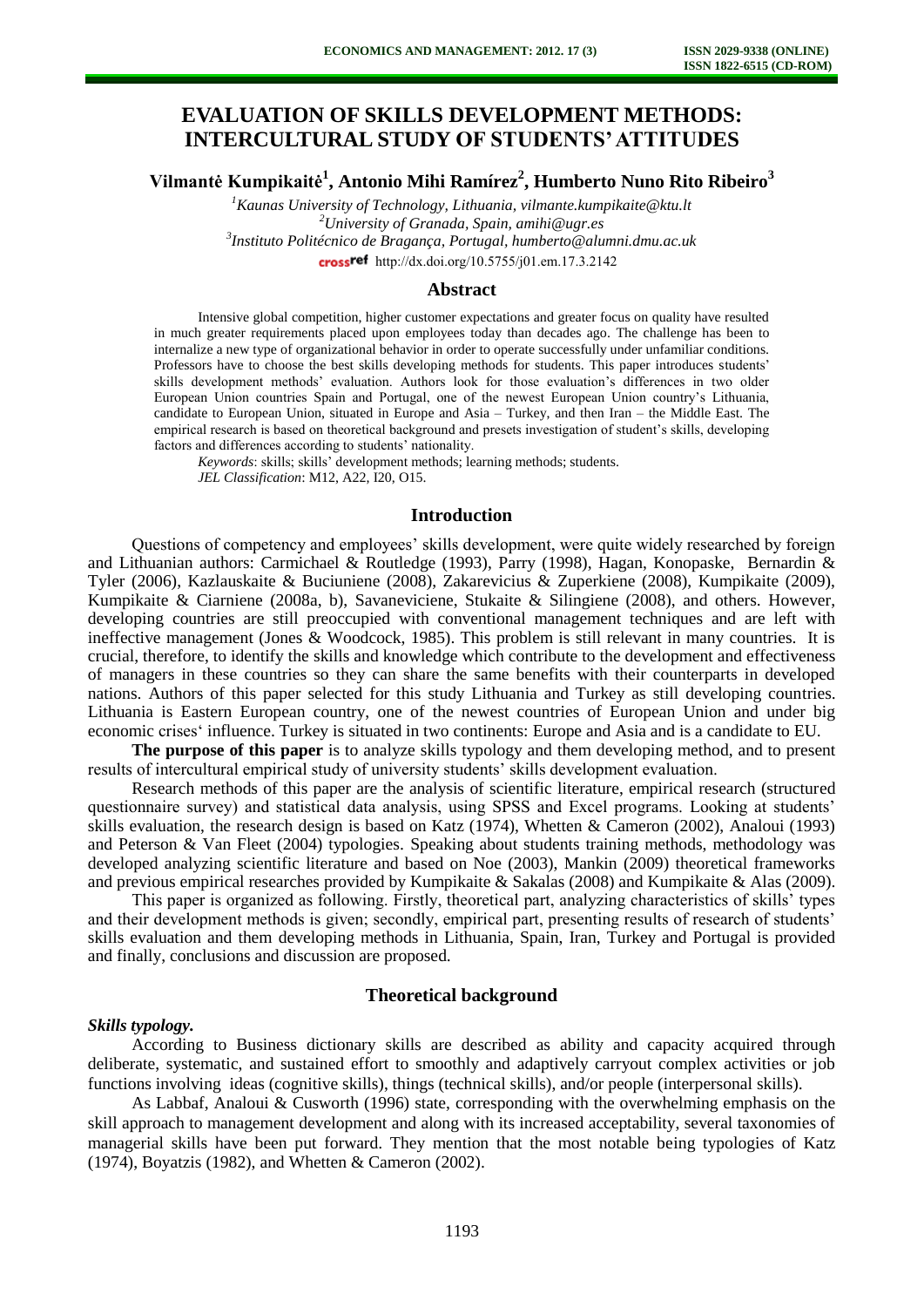There are five skill sets that cover the dimensions of competency and these are defined in the Australian vocational training system. From Resources for the Training Package, they are:

- Task Skills the requirement to perform individual tasks to an acceptable level of skill (recall information or terms, application of process.)
- Task Management Skills the requirement to manage a number of different tasks within the job (priority setting, sequencing of tasks, tips to make job easier).
- Contingency Management Skills the requirement to respond to irregularities and react appropriately when things go wrong (what do you do if, who to contact, why is it important).
- Job/Role Environment Skills the requirement to deal with the responsibilities and expectations of the work environment, including interacting appropriately with others in the workplace (duty of care, obligations, safety requirements).
- Ability to Transfer Skills the requirement to transfer knowledge, skills and attitudes to new situations.

Peterson & Van Fleet (2004) summarized the 23 textbooks, some of which are new editions of the original 15 textbooks they analyzed, identified a total of ten core skills. These authors (Peterson & Van Fleet , 2004) provide a list of the managerial skills identified in the textbooks along with a definition for each skill:

- Technical ability to use methods, procedures, processes, tools, techniques, and specialized knowledge to perform specific tasks;
- Analytic ability to identify key variables, see how they are interrelated, and decide which ones should receive the most attention;
- Decision making ability to choose effective solutions from among alternatives
- Human ability to work cooperatively with others, to communicate effectively, to motivate and train others, to resolve conflicts, and to be a team player;
- Communication ability to send and receive information, thoughts, and feelings, which create  $\bullet$ common understanding and meaning;
- Interpersonal ability to develop and maintain a trusting and open relationship with superiors, subordinates and peers to facilitate the free exchange of information and provide a productive work setting;
- Conceptual ability to see the organization as a whole and to solve problems from a systemic  $\bullet$ point of view;
- Diagnostic ability to determine the probable cause of a problem from examining the symptoms  $\bullet$ which are observed by the manager;
- Flexible ability to deal with ambiguous and complex situations and rapidly changing demands;
- Administrative ability to follow policies and procedures, process paper work in an orderly manner, and manage expenditures within the limits set by budgets.

Summarizing all reviewed authors skills' typologies Table 1 is given.

|               | <b>Katz</b> (1974) | <b>Analoui</b><br>(1993) | <b>Whetten and</b><br><b>Cameron</b><br>(2002) | Peterson & Van<br>Fleet $(2004)$ | <b>Australian</b><br>vocational<br>training system | <b>Cameron</b> and<br><b>Tschirhart</b><br>(1988) |
|---------------|--------------------|--------------------------|------------------------------------------------|----------------------------------|----------------------------------------------------|---------------------------------------------------|
|               |                    |                          |                                                |                                  |                                                    |                                                   |
|               | Technical;         | Task-related;            | Personal:                                      | Technical;                       | Task Skills;                                       | Human Relations;                                  |
|               | Human;             | People-                  | Interpersonal;                                 | Analytic;                        | Task                                               | Competitiveness                                   |
|               | Conceptual         | related;                 | Group                                          | Decision making;                 | Management;                                        | and control;                                      |
|               |                    | Analytical and           |                                                | Human;                           | Contingency;                                       | Innovation;                                       |
| <b>Skills</b> |                    | self-related             |                                                | Communication;                   | Management;                                        | Rational thinking                                 |
|               |                    | skills                   |                                                | Interpersonal;                   | Job/Role                                           |                                                   |
|               |                    |                          |                                                | Conceptual;                      | Environment:                                       |                                                   |
|               |                    |                          |                                                | Diagnostic;                      | Ability<br>to                                      |                                                   |
|               |                    |                          |                                                | Flexible;                        | Transfer                                           |                                                   |
|               |                    |                          |                                                | Administrative                   |                                                    |                                                   |

**Table 1.** Skills Typologies according to Different Sources

# *Skills development.*

Speaking about skills development we could speak about training, teaching and learning. Teaching methods are divided in to traditional and e-learning (modern) methods. They include different techniques. However in this paper we pay the biggest attention to development from individual positions, how students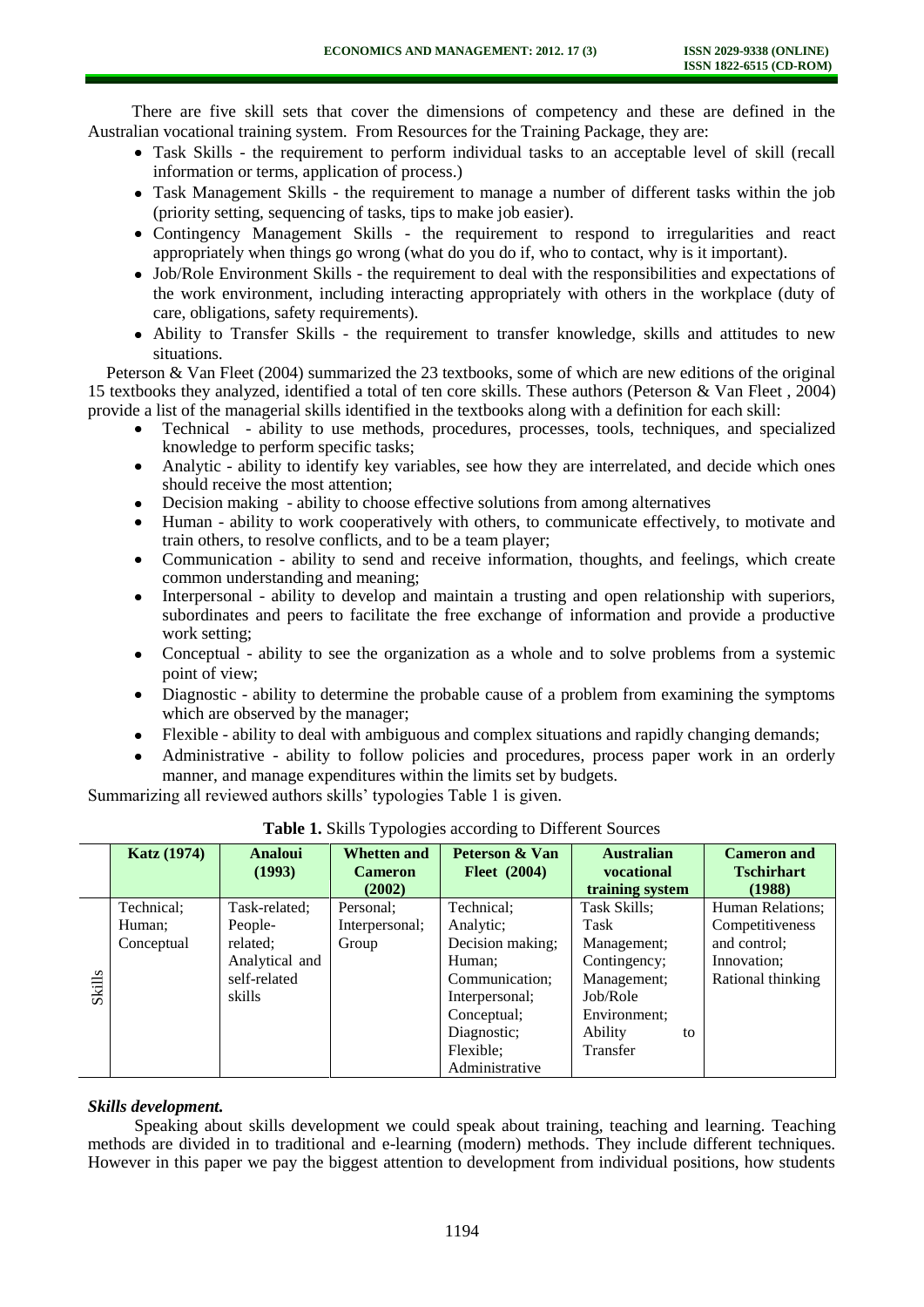evaluate development methods when they learn. Therefore we speak about self-development and learning methods.

These methods could be developed in accordance of their techniques as traditional and modern computer based methods or number of people involved in learning process. We selected the second typology to reach goals of our paper. Therefore based on Noe (2003), Mankin (2009) Kumpikaite & Sakalas (2007, 2008) given and analyzed methods, we could provide following skills development, based on learning methods', model (see Figure 1).

Individual or self-learning methods are such, which allow trainees to learn alone, independent from others. Traditional methods, such as Reading special literature and modern as Internet browsing or Interactive video watching are involved to these methods. One-to-one learning methods are such methods when a trainee is involved to the learning process together with other person, which could be a teacher or other trainee too. Group learning methods are such methods when several participants are involved in to learning process. Group methods are described as the best developing methods (Kumpikaite & Ciarniene, 2008 a,b). Therefore we can see that there are a lot traditional (as Lectures, Groups projects, Discussions and others) as well as modern (E-learning or Learning networks) group learning methods. Certainly not all methods given in Figure 1 are very popular and well known.



**Figure 1.** Skills development methods

Based on earlier described managerial skills and learning methods research methodology was prepared and presented in next section.

## **Empirical research and its results**

# *Introduction of study and sample.*

A survey was carried out by distributing questionnaires, which was designed and tested for this purpose earlier (Kumpikaite (2009), Alas & Kumpikaite (2009)). Original questionnaire was prepared in Lithuanian. Questionnaires were prepared in respondents' native languages for this study. Therefore, original research instrument was translated in to English later, using double translation method for checking, and given to Turkey, Spain and Portugal and Iran where it was translated in to these languages and set out for survey. The questionnaires were given throw Internet in Lithuania, Turkey and Spain, and printed questionnaires were distributed in Portugal and Iran.

- 1. The main questions formulated in this study were:
- 2. What skills are evaluated the worst?
- 3. What skills' evaluation methods do students evaluate the best and the worst?
- 4. What are differences among students' answers according to countries?
- 5. The study was provided in 2011. General information about respondents is given in Table 2.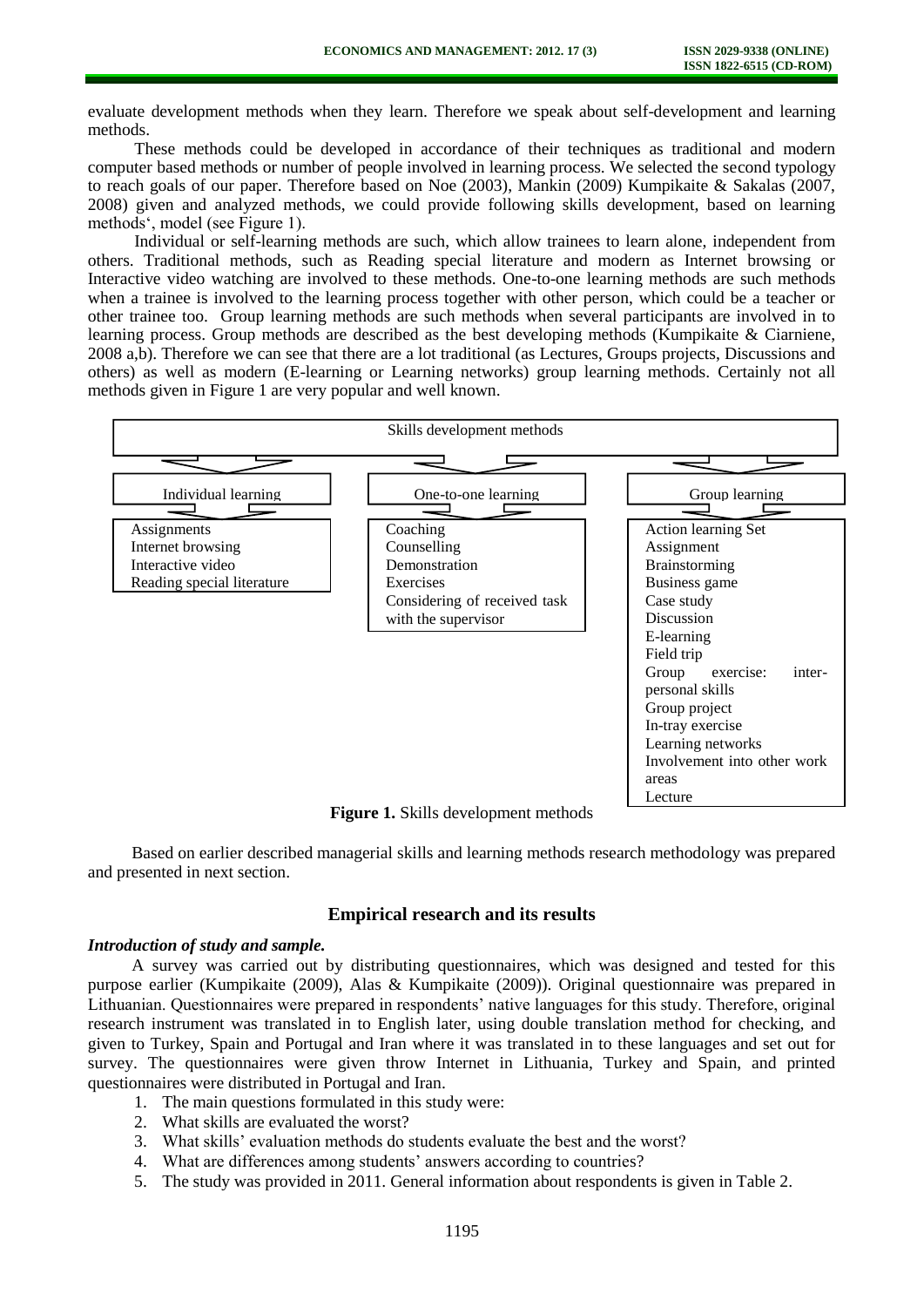|        |        |                  | Lithuania | <b>Turkey</b> | <b>Iran</b> | <b>Spain</b> | <b>Portugal</b> | <b>Total</b> |
|--------|--------|------------------|-----------|---------------|-------------|--------------|-----------------|--------------|
| Gender | Male   | Count            | 65        | 91            | 103         | 44           | 23              | 326          |
|        |        | % within Sex     | 19,9%     | 27,9%         | 31,6%       | 13,5%        | 7,1%            | 100,0%       |
|        |        | % within Country | 32,0%     | 57,2%         | 53,4%       | 34,6%        | 65,7%           | 45,5%        |
|        |        | % of Total       | 9,1%      | 12,7%         | 14,4%       | 6,1%         | 3,2%            | 45,5%        |
|        | Female | Count            | 138       | 68            | 90          | 83           | 12              | 391          |
|        |        | % within Sex     | 35,3%     | 17,4%         | 23,0%       | 21,2%        | 3,1%            | 100,0%       |
|        |        | % within Country | 68,0%     | 42,8%         | 46,6%       | 65,4%        | 34,3%           | 54,5%        |
|        |        | % of Total       | 19.2%     | 9,5%          | 12.6%       | 11,6%        | 1,7%            | 54,5%        |
| Total  |        | Count            | 203       | 159           | 193         | 127          | 35              | 717          |
|        |        | % of Total       | 28,3%     | 22,2%         | 26,9%       | 17,7%        | 4,9%            | 100,0%       |

**Table 2.** Information about respondents according their country and gender

## *Measures.*

Synthesizing the works of Katz (1974), Whetten & Cameron (2002), Analoui (1993) and Peterson & Van Fleet (2004) (see Table 1), basic 16 management skills were selected and changed to form the wording of the questions for students' skills evaluation survey. These skills were divided in to four groups: (1) Personal skills (4 items); (2) Technical skills (3 items); (3) Human or interpersonal skills (6 items); (4) Conceptual skills (3 items).

Trying to find out the most students skills developing methods (see Figure 1) the most popular and known for students' traditional and modern learning methods were selected: (1) Individual learning (3 items); (2) One-to-one learning (3 items); (3) Group learning (6 items).

The scale for evaluations was divided in to 4 levels:  $0$  – weak,  $1$  – average,  $2$  – good and  $3$  – excellent. Means and Spearman's correlation were used for analysis in this paper.

## *Results.*

First of all evaluation of students' skills is presented in Table 3.

|                      |                                      | Lithuania | <b>Turkey</b> | Iran | <b>Spain</b> | <b>Portugal</b> | <b>Total</b> | Average |
|----------------------|--------------------------------------|-----------|---------------|------|--------------|-----------------|--------------|---------|
| Technica<br>Skills   | Subject knowledge                    | 2,04      | 1,86          | 1,96 | 1,67         | 2,75            | 1,95         |         |
|                      | Specialty experience                 | 1,38      | 1,60          | 1,64 | 0,77         | 2,12            | 1,85         |         |
|                      | Application experience               | 2,03      | 2,16          | 2,17 | 0,59         | 2,50            | 1,85         | 1,88    |
|                      | Self-presentation                    | 2,17      | 2,39          | 2,38 | 0,78         | 2,16            | 2,02         |         |
| <b>Skills</b>        | Ability to contact                   | 2,32      | 2,42          | 2,42 | 1,88         | 2,36            | 2,29         |         |
|                      | Ability to show own opinion          | 2,38      | 2,37          | 2,36 | 1,52         | 2,29            | 2,17         |         |
|                      | Communicability                      | 2,28      | 2,33          | 2,34 | 0,85         | 2,29            | 2,01         |         |
| Interpersonal        | Ability to work in team              | 2,36      | 2,43          | 2,39 | 2,12         | 2,43            | 2,34         |         |
|                      | Self-reliance                        | 2,15      | 2,35          | 2,36 | 1,40         | 2,41            | 2,12         | 2,16    |
| Conceptual<br>Skills | Ability to solve problems            | 2,25      | 2,37          | 2,33 | 0,91         | 2,31            | 2,05         |         |
|                      | Analytic thinking                    | 2,14      | 1,97          | 2,02 | 1,77         | 2,12            | 2,00         |         |
|                      | Goal understanding, ability to plan, |           |               |      |              |                 |              |         |
|                      | analyze results                      | 2,31      | 2,10          | 2,17 | 1,83         | 2,03            | 2,12         | 2,06    |
| Personal<br>Skills   | Responsibility sense                 | 1,95      | 2,56          | 2,46 | 1,02         | 2,63            | 2,07         |         |
|                      | Creativeness                         | 2,23      | 2,25          | 2,29 | 1,27         | 2,23            | 2,07         |         |
|                      | Activity                             | 2,13      | 2,33          | 2,32 | 1,18         | 2,32            | 2,05         |         |
|                      | Criticism tolerance                  | 2,64      | 2,02          | 2,16 | 1,50         | 1,94            | 2,12         | 2,08    |

**Table 3.** Evaluation of skills by countries

Looking at results of skills evaluation we can see that technical skills, especially specialty experience is evaluated the worst. However Portuguese evaluated their criticism tolerance the worst, when Lithuanians evaluated it the best at the same time. Very low specialty experience's measure is not surprising as students lack it during their studies as well as application experience. Therefore results show the need of developing technical skills the most.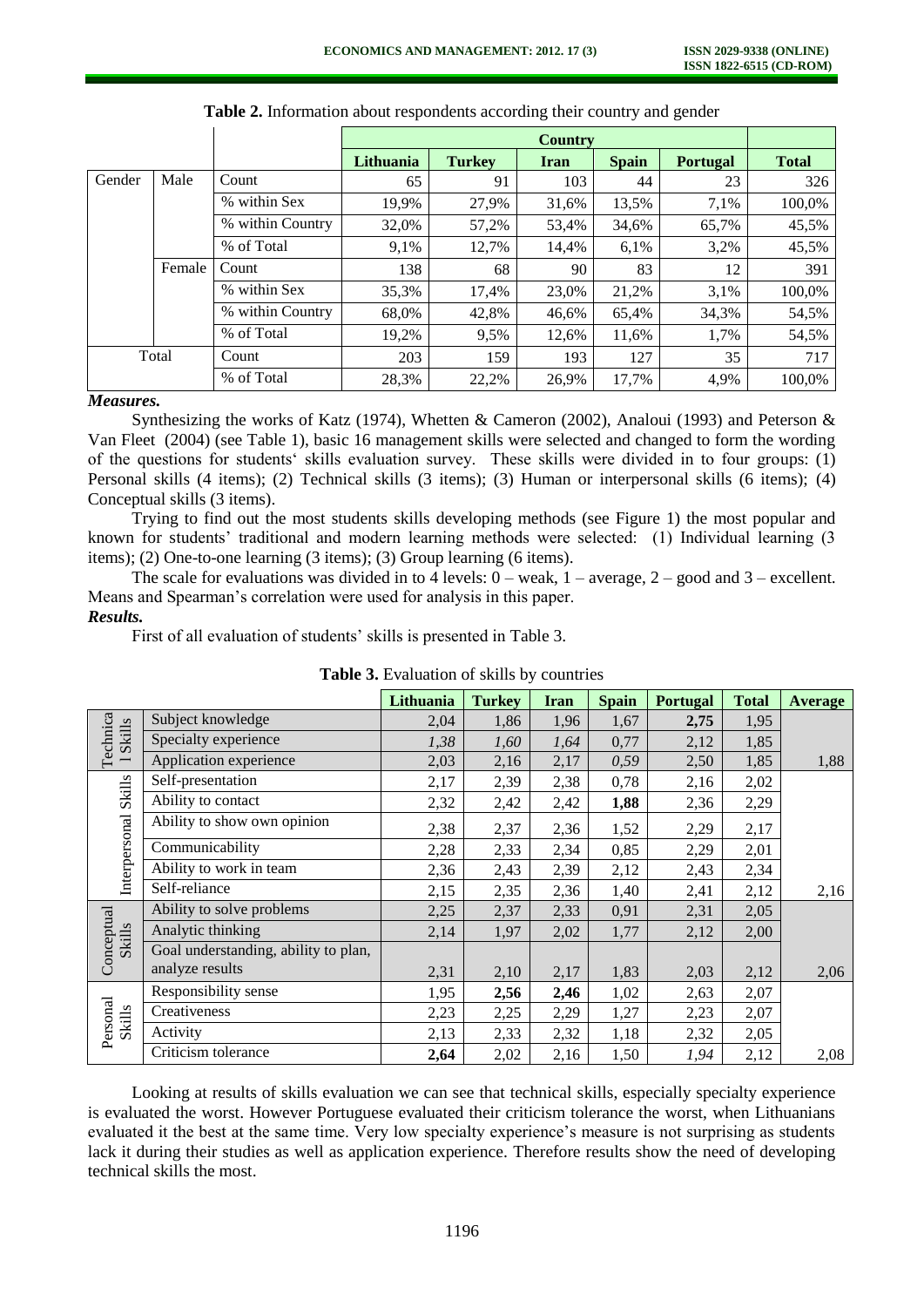Speaking about students' skills development methods next analysis was made. According to Table 4 we can see that Lithuanians, Turks and Iranians are most developed by one-to-one learning methods, Spanish and Portuguese prefer group learning at the same time. However these methods are at least developing for Turks and Iranians.

The highest evaluation of common results are for one-to-one learning methods (Mean=2.22), individual learning is on the second place (Mean=2.11) and group learning – on the third place (Mean=2.08).

|                            | Lithuania | <b>Turkey</b> | Iran | <b>Spain</b> | <b>Portugal</b> | <b>Total</b> |
|----------------------------|-----------|---------------|------|--------------|-----------------|--------------|
| <b>Individual learning</b> | 2,01      | 2.31          | 2.25 | 1.28         | 1,60            | 2.11         |
| <b>One-to-one learning</b> | 2.30      | 2.29          | 2.30 | 1.39         | 1.48            | 2.22         |
| <b>Group learning</b>      | 2,18      | 2,02          | 2,04 | 2,19         | 1,63            | 2.08         |

**Table 4.** Means of skills development methods by countries

Figure 2 gives evaluation of every method by country and we can see very different results among them. Team work gets one of the highest evaluation and the lowest difference among countries' answers. Results showed that distance learning was selected as developing at least. However we could think that not all students used this method of learning before therefore cannot know its effort.



**Figure 2**. Evaluation of skills development methods

Table 5 presents comparison analysis of pair countries where statistical significant differences were found. Portuguese data for statistical comparison analysis was not used, as sample is too small. Moreover, no statistical difference among development methods between Turkey and Iran was found so no data about this is given in Table 5. Spanish did not evaluate their Internet browsing and Special tasks delivering, therefore we cannot compare them according these 2 methods.

According to comparison analysis (see Table 5), Lithuanians are more developed by distance training and considering of received task with supervisor Instructions of others and worse by reading of educational literature, Instruction of others and Internet browsing than Turks.

Lithuanians are more developed by project performing, special tasks, distance training and considering tasks with supervisor and worse instruction of others, reading literature and Internet browsing comparing with Iran.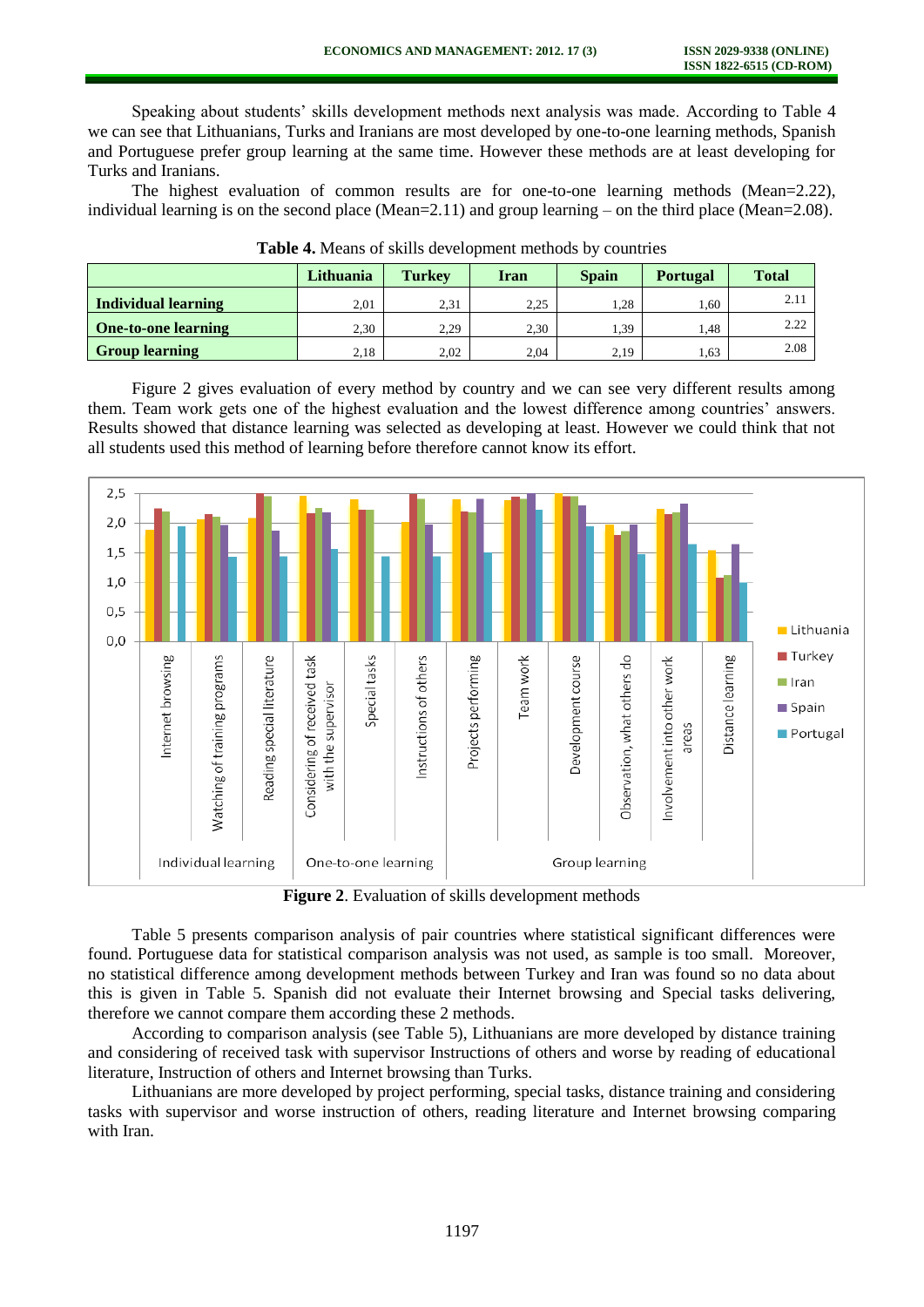Lithuanians evaluated their skills development by reading special literature, considering of received task with supervisor and development courses better than Spanish. No Spanish evaluation was better than Lithuanians.

| Methods                |                                                     | <b>LT-TR</b>  | <b>LT-IR</b>                                                                  | LT-SP         | <b>TR-SP</b>                | IR-SP                                                                 |
|------------------------|-----------------------------------------------------|---------------|-------------------------------------------------------------------------------|---------------|-----------------------------|-----------------------------------------------------------------------|
|                        | Internet browsing                                   | $\div$        | $\pm$                                                                         | X             | X                           | X                                                                     |
| Individual<br>learning | Watching of training programs                       |               | No difference No difference No difference                                     |               |                             |                                                                       |
|                        | Reading special literature                          | $^{+}$        | $\div$                                                                        |               |                             | No difference                                                         |
| One-to-one<br>learning | Considering of received task<br>with the supervisor |               |                                                                               |               | No difference               |                                                                       |
|                        | Special tasks                                       | No difference |                                                                               | X             | X                           | X                                                                     |
|                        | Instructions of others                              | $^{+}$        | $+$                                                                           | No difference | -                           |                                                                       |
|                        | Projects performing                                 | No difference |                                                                               |               | No difference No difference | $\,+\,$                                                               |
|                        | Team work                                           |               | No difference   No difference   No difference   No difference   No difference |               |                             |                                                                       |
| learning               | Development course                                  |               | No difference No difference                                                   |               |                             |                                                                       |
|                        | Observation, what others do                         |               | No difference   No difference   No difference   No difference   No difference |               |                             |                                                                       |
| Group                  | Involvement into other work<br>areas                |               |                                                                               |               |                             | No difference No difference No difference No difference No difference |
|                        | Distance learning                                   |               |                                                                               | No difference | $\pm$                       | $^+$                                                                  |

**Table 5.** Comparison analysis of learning methods evaluation between countries

Spanish are more developed by distance training and worse by watching training programs, instructions of others, development courses and Reading literature in comparison with Turks.

Spanish are more developed by distance training and project performing and worse by watching training programs, instructions of others, development courses, reading literature and considering tasks with supervisor measuring them with Iranians.

# **Conclusion and discussion**

Results of our empirical research showed that learning methods differ on respondents and on their gender a bit. Females are developed by special tasks, and distance training and less by instructions of others than males. Spanish and Portuguese prefer group learning the most. However these methods are at least developing for Turks and Iranians. They prefer one-to-one learning methods, as well as Lithuanians. It could be related with respondents' culture. Even so the reasons of differences in preferences of learning methods should be analyze further in other studies, which was not done in this one. Study revealed that students who can show their own opinion better prefer Project performing more than students who's Ability to show their own opinion is not developed so well. Moreover, this research showed that respondents who's Ability to show own opinion was evaluated higher evaluated all their skills especially Communicability and Self reliance higher too. It is not surprising as these skills are very connected and all belong for Interpersonal skills group.

Thinking that the world is influenced by globalization so much our explored students will be involved to work in international groups and organizations. Therefore their skills should be developed in accordance with these requirements.

Looking at differences among respondents' skills and work experiences it was found that students having bigger work experiences evaluated better just one skill. And this skill is Specialty experience. At the same time, respondents having longer work experience like Reading special literature, Considering of received task with the supervisor, Developing courses and Watching training problems less that other students and prefer Distance training as the most developing method.

All students lack technical skills the most, therefore professors should pay their attention to this development. All received results could be useful for professors teaching students and for every person identifying their week sides and necessity to develop skills. One group of students prefers individual traditional or modern, others like group methods, third ones – one-to one methods. Therefore professors